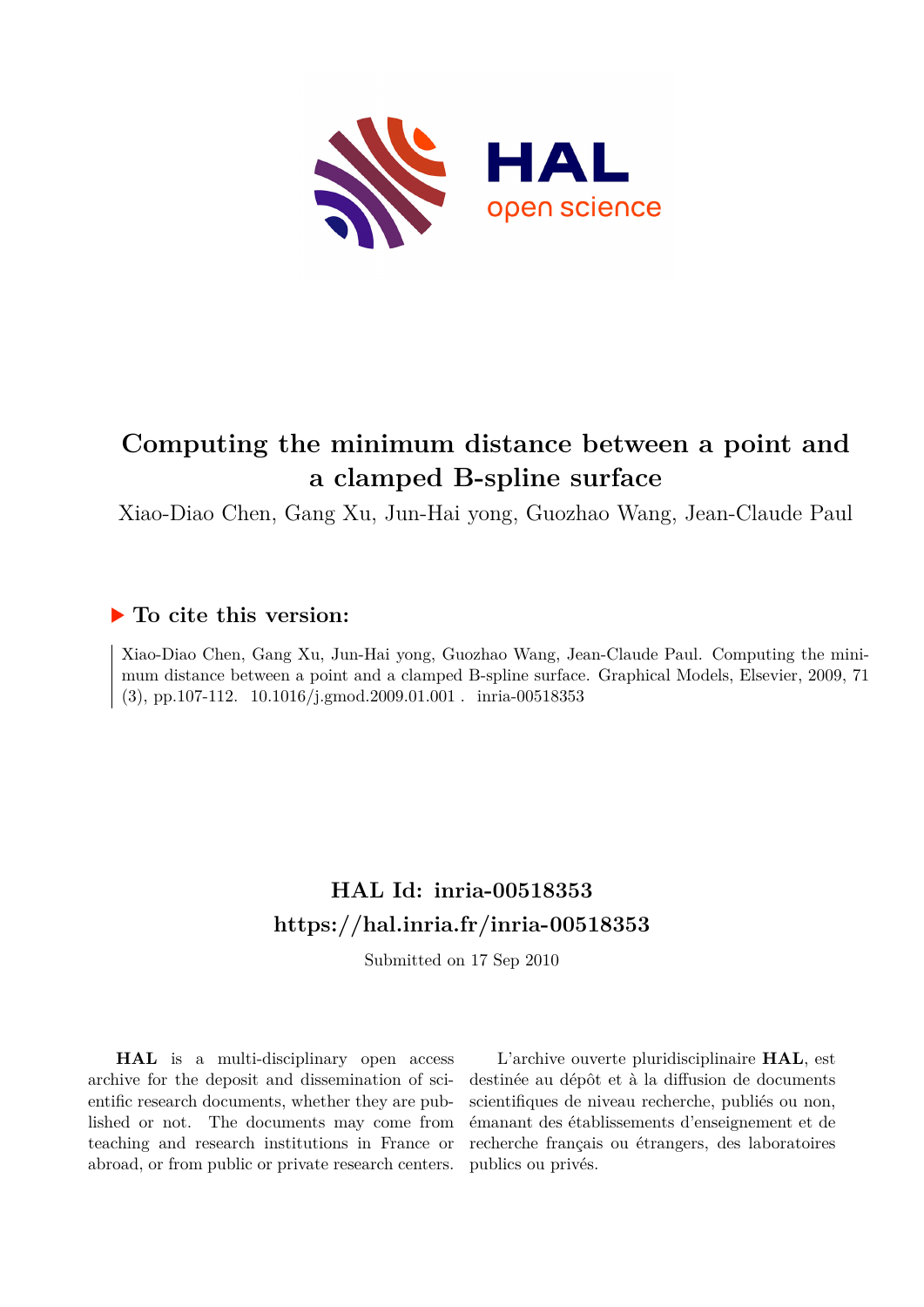# Computing the minimum distance between a point and a clamped **B-spline surface**

Xiao-Diao Chen<sup>a,d,\*</sup>, Gang Xu<sup>a,c</sup>, Jun-Hai Yong<sup>b</sup>, Guozhao Wang<sup>c</sup>, Jean-Claude Paul<sup>b,d</sup>

<sup>a</sup> Hangzhou Dianzi University, Hangzhou 310018, PR China

<sup>b</sup> School of Software. Tsinghua University, Beijing 100084, PR China

<sup>c</sup> Institute of Computer Graphics and Image Processing and the Department of Mathematics, Zhejiang University, Hangzhou 310027, PR China

<sup>d</sup> INRIA, Le Chesnay Cedex 78153, France

#### ARTICLE INFO

Article history: Received 10 February 2008 Received in revised form 28 May 2008 Accepted 9 January 2009 Available online 24 January 2009

Keywords: Minimum distance **B-spline surface** Newton's method **Exclusion criterion** 

## 1. Introduction

The computation problem of the minimum distance between a point and a surface is also called the point projection problem of the surface. The distance information between a point and a surface is very important for interactively selecting surfaces and surface construction in geometric modeling [3,5], for collision detection and physical simulation in computer graphics and computer vision, for interference avoidance in CAD/CAM and NC verification [4,8]. It is also essential for the B-spline surface fitting problem [8,12].

Suppose that a surface has a parametric form  $S(u, v)$ , and that the squared distance from  $S(u, v)$  to a test point **p** is  $H(u, v) = (\mathbf{S}(u, v) - \mathbf{p})^2$ . Then the following system of equations

$$
\begin{cases}\nH_u(u, v) = (\mathbf{S}(u, v) - \mathbf{p}) \cdot \mathbf{S}_u = 0 \\
H_v(u, v) = (\mathbf{S}(u, v) - \mathbf{p}) \cdot \mathbf{S}_v = 0\n\end{cases}
$$
\n(1)

# **ABSTRACT**

The computation of the minimum distance between a point and a surface is important for the applications such as CAD/CAM. NC verification, robotics and computer graphics. This paper presents a spherical clipping method to compute the minimum distance between a point and a clamped B-spline surface. The surface patches outside the clipping sphere which do not contain the nearest point are eliminated. Another exclusion criterion whether the nearest point is on the boundary curves of the surface is employed, which is proved to be superior to previous comparable criteria. Examples are also shown to illustrate efficiency and correctness of the new method.

> is satisfied at the nearest point on the surface  $S(u, v)$  to the test point **p**. Thus, the point projection problem is turned into a root-finding problem of the equation system (1) [2,7,10,13]. There are two main steps in the above methods. The first step is to remove the regions or patches which contain no solutions, and the second one is to compute local extrema with numerical methods such as the Newton method. Zhou et al. use both the Projected-Polyhedron and Linear Programming methods for the first step [13], while Johnson utilizes the tangent cone method instead [2].

> However, not all of the solutions of the equation system (1) need to be computed. In the worst case, as shown in Fig. 1, the nearest point  $q$  is a corner control point of the surface, and it is not mapped to any solution of the equation system (1). Thus, all of the computation on solving the solutions of the equation system (1) is unnecessary.

> Recently, instead of analyzing the solutions of the equation system (1), several geometric methods combining elimination technique with subdivision technique are used for the point projection problem of NURBS surfaces [5,8,11]. In these methods, the surface may be iteratively subdivided into surface patches, and most of the surface

<sup>\*</sup> Corresponding author. Address: Hangzhou Dianzi University, Hangzhou 310018, PR China.

E-mail address: xiaodiao@nit.zju.edu.cn (X.-D. Chen).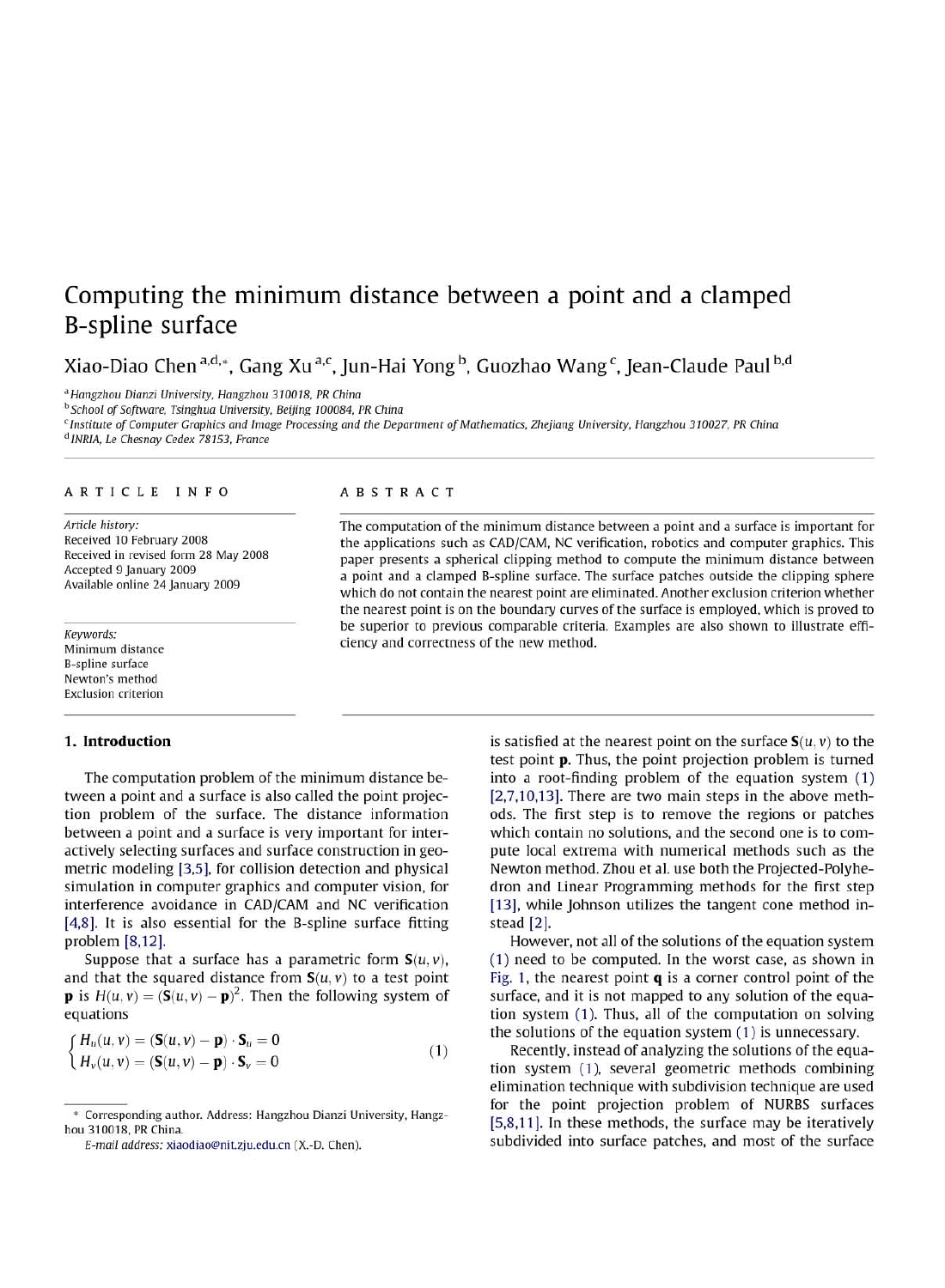

Fig. 1. An example shows that the nearest point is not the solution of Eq. (1).  $\bf{p}$  is a test point, and the nearest point  $\bf{q}$  is one of the corner points of the surface. All the other control points are above the plane  $\Pi$ , which passes through **q** and is perpendicular to the direction vector from **p** to **q**.

patches not containing the nearest point are eliminated by analyzing the relationship between these surface patches and the test point. When the remaining surface patches are small or flat enough, then the Newton's method is used to solve the nearest point for each remaining patch. The subdivision process of the NURBS surfaces is robust, and these methods seem geometrically more intuitive, reasonable and robust. The key technique of these geometric methods is how to eliminate the removable surface patches. Piegl and Tiller directly decompose the base surface into quadrilaterals within a relative geometric tolerance [8]. However, such a decomposition process is pointed out to be time-consuming [5]. To reduce the computation time of decomposition, Ma and Hewitt present a control polygon approach for the same problem [5]. They provide a condition that the nearest point is on one of the four boundary curves. Selimovic provides an improved algorithm by using two exclusion criteria [11]. The first one is a sufficient condition that the nearest point is one of the four corner control points, and the second one is another sufficient condition that the nearest point is on one of the four boundary curves. For the case shown in Fig. 1, the method of [11] prunes the surface patch directly, and costs no computation on solving the solutions of Eq. (1).

This paper presents a spherical clipping method for the point projection problem of clamped B-spline surfaces. A clipping sphere with its center point being the test point p is introduced, and the radius of the sphere is set by the Euclidean distance between the test point  $\bf{p}$  and a point of the surface. Thus, any surface patch outside the clipping sphere can be eliminated. Another exclusion criterion is also employed by using a new sufficient condition whether the nearest point is on one of the boundaries curves of the surface. The algorithms in [5] have an overlooked flaw and may fail in some cases [1]. For clamped B-spline surfaces, we will prove that the criterion in our algorithm is superior to the comparable criterion in [11].

We assume that the clamped B-spline surface is defined by

$$
\mathbf{S}(u,v) = \sum_{i=0}^{n} \sum_{j=0}^{m} B_{i,p}(u) B_{j,q}(v) \mathbf{P}_{i,j}, \quad u \in [u_0, u_r], \ v \in [v_0, v_k],
$$
\n(2)

where  $u$  and  $v$  are the parameters of the surface, p and  $q$  are the degrees of the surface in u and v directions,  $\{P_{ij}\}\$ are the control points in the space  $\mathbb{R}^3$ ,  ${B_{i,p}(u)}$  and  ${B_{i,q}(v)}$  are the pthdegree and the qth-degree B-spline basis functions based on the knot vectors  $U = (u_0, ..., u_0, u_1, ..., u_{r-1}, u_r, ..., u_r)$ and  $V = (v_0, ..., v_0, v_1, ..., v_1, ..., v_k, ..., v_k)$ , respectively.

This paper is organized as follows. Section 2 presents the outline of the new algorithm. Section 3 compares the new method with the method in [11]. Analysis and examples are also shown in this section. Some conclusions are drawn at the end of this paper.

# 2. Algorithm for the point projection problem for Bspline surfaces

The spherical clipping method is explained in this section. The basic idea is as follows. Suppose that the point **p** is a test point, the point **q** is a point on the surface, and  $O(p, ||pq||)$  is a sphere with the center point **p** and its radius  $\|\mathbf{p}\mathbf{q}\|$ . The nearest point to the point **p** must be inside the sphere  $O(p, ||pq||)$ . Thus, any surface patch outside the sphere  $O(p, ||pq||)$  can be directly eliminated. We also call sphere  $O(p, ||pq||)$  the clipping sphere. During the subdivision process, the point  $q$  becomes more and more close to the test point  $\bf{p}$  and the radius of the clipping sphere becomes smaller and smaller, which will lead to higher and higher elimination efficiency.

One of the key issues for the spherical clipping method is to judge whether a surface patch is outside a sphere. If all the control points of a surface patch are inside a sphere, then the patch must be inside the sphere too. Thus, the clipping sphere seems to be useful to compute the maximum distance between a point and a surface. Unfortunately, even if all the control points of a surface are outside a sphere, we can't ensure that the surface is outside the sphere. It seems not easy to judge whether a surface is outside a sphere directly by its control net.

To overcome this problem, we introduce the objective squared distance function for judging whether a surface is outside a sphere. By using the product formula of two B-spline basis functions in [6], the objective square distance function

$$
F(u,v) = (\mathbf{p} - \mathbf{S}(u,v))^2
$$

can be turned into B-spline form

$$
F(u,v) = \sum_{i=0}^{k} \sum_{j=0}^{l} \hat{B}_{i,2p}(u) \hat{B}_{j,2q}(v) f_{i,j},
$$
\n(3)

where the new knot vectors  $\hat{U}$  and  $\hat{V}$  for  $\hat{B}_{i,2p}(u)$  and  $\hat{B}_{j,2q}(v)$ are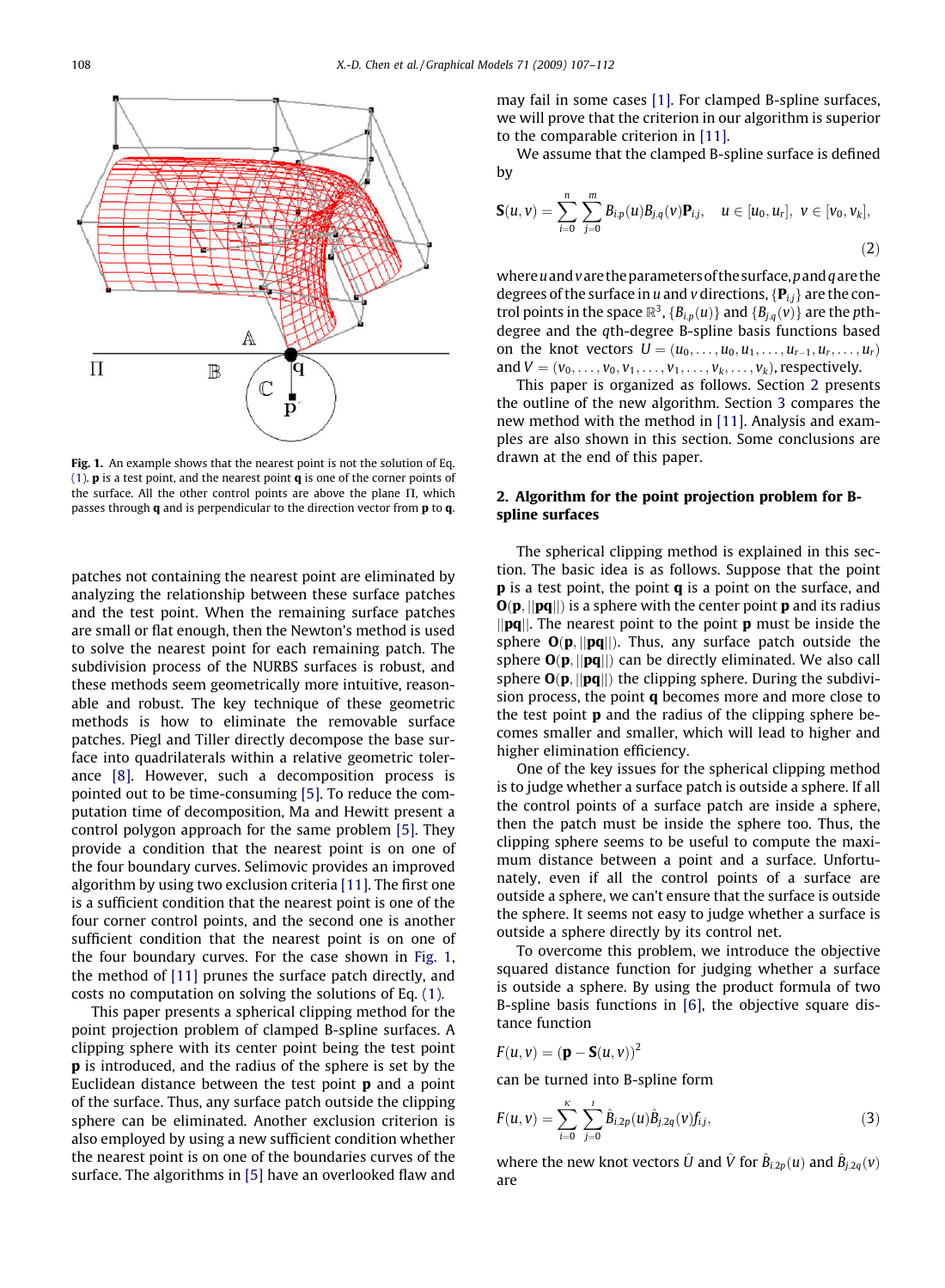$$
\hat{U} = (\underbrace{u_0, \dots, u_0}_{2p+1}, \underbrace{u_1, \dots, u_1}_{a_1+p}, \dots, \underbrace{u_r, \dots, u_r}_{2p+1})
$$
 and  
\n
$$
\hat{V} = (\underbrace{v_0, \dots, v_0}_{2q+1}, \underbrace{v_1, \dots, v_1}_{b_1+q}, \dots, \underbrace{v_k, \dots, v_k}_{2q+1}),
$$
 and

$$
f_{ij} = \sum_{a} \sum_{b} \sum_{c} \sum_{d} \hat{\mathbf{P}}_{ab} \hat{\mathbf{P}}_{cd} \left\{ \sum_{\beta} \lambda_{a,p,\beta,i}^{1} \lambda_{c,p,\beta,i}^{2} / C_{p}^{2p} \right\}
$$
  

$$
\left\{ \sum_{\gamma} \chi_{b,q,\gamma,j}^{1} \chi_{d,q,\gamma,j}^{2} / C_{q}^{2q} \right\}.
$$
 (4)

Here  $C_i^j$  denotes the binomial coefficient  $\begin{pmatrix} j & j \\ i & j \end{pmatrix}$  $\left(\begin{matrix} j \\ j \end{matrix}\right)$ ,  $\hat{\mathbf{P}}_{ij} = \mathbf{P}_{ij} - \mathbf{p}$ ,

 $\lambda^1_{a,p,\beta,i}$  and  $\lambda^2_{c,p,\beta,i}$  are non-negative real numbers depending on  $i$ ,  $a$ ,  $c$ ,  $\beta$ ,  ${\bf U}$  and  $\hat{\bf U}$ ,  $\chi_{b,q,\gamma j}^1$  and  $\chi_{d,q,\gamma j}^2$  are non-negative real numbers depending on  $j, b, d, \gamma$ , **V** and  $\hat{\mathbf{V}}$ . If j is equal to zero, we have

$$
f_{i0} = \sum_{a} \sum_{c} \hat{\mathbf{P}}_{a0} \hat{\mathbf{P}}_{c0} \left\{ \sum_{\beta} \lambda_{a,p,\beta,i}^{1} \lambda_{c,p,\beta,i}^{2} / C_{p}^{2p} \right\}.
$$
 (5)

When  $S(u, v)$  is a Bézier surface, we have

$$
f_{ij} = \sum_{k=0}^{i} \sum_{l=0}^{j} C_k^p C_{i-k}^{2p} C_l^q C_{j-l}^q \hat{\mathbf{P}}_{k,l} \cdot \hat{\mathbf{P}}_{i-k,j-l} / (C_i^{2p} C_j^{2q}) \tag{6}
$$

and

$$
f_{i,0} = \sum_{k=0}^{i} (C_k^p C_{i-k}^p \hat{\mathbf{P}}_{k,0} \cdot \hat{\mathbf{P}}_{i-k,0}) / C_i^{2p},
$$

where  $\hat{\mathbf{P}}_{ij} = \mathbf{0}$ , forall  $i > p$  or  $j > q$ . The spherical clipping method may be mathematically described as the following theorem, which can be obtained directly from the convex hull property of B-spline basis functions.

**Theorem 1.** Suppose that  $\alpha \in \mathbb{R}^+$ . If  $f_{i,j} \ge \alpha^2$  for all  $0 \le i \le \kappa$ and  $0 \leq j \leq l$ , then  $F(u, v) \geq \alpha^2$ , which means that the surface is outside the clipping sphere  $O(p, \alpha)$ .

At the beginning of the spherical clipping method,  $\alpha$  can be set as  $\|\mathbf{p}\mathbf{q}\|$ , where **q** is one of the four corner control points of the surface. If Theorem 1 is satisfied, then all points on the surface except q are outside of the sphere with the center point **p** and its radius  $\|\mathbf{pq}\|$ . So the point q is the nearest point. During the subdivision process, the radius of the sphere  $\alpha$  becomes smaller and smaller, which will lead to better elimination efficiency.

We also provide another sufficient condition whether the nearest point is on one of the four boundary curves of the surface.

**Theorem 2.** If there exists an integer  $k = 0$  or  $k = \kappa$ , such that for all  $i \in \{0, 1, \ldots, \kappa\}$  and  $j \in \{0, 1, \ldots, i\}$ ,  $f_{i,j} \geq f_{k,j}$ , then  $F(u, v)$  must reach the minimum value at the boundary  $u = u_0$ or  $u = u_r$ . Similarly, if there exists an integer  $k = 0$  or  $k = i$ , such that for all  $i \in \{0, 1, ..., \kappa\}$  and  $j \in \{0, 1, ..., \iota\}, f_{i,j} \geq f_{i,k}$ , then  $F(u, v)$  must reach the minimum value at the boundary  $v = v_0$  or  $v = v_k$ .

Proof 1. We only prove the former sufficient condition. Without loss of generality, we may assume that  $f_{i,j} \geq f_{0,j}$ , for all  $0 \le i \le \kappa$  and  $0 \le j \le \kappa$ . For all  $u \in [u_0, u_r]$ ,  $v \in [v_0, v_k]$ , we have

$$
F(u, v) = \sum_{i=0}^{k} \sum_{j=0}^{i} \hat{B}_{i,2p}(u) \hat{B}_{j,2q}(v) f_{ij}
$$
  
\n
$$
= \sum_{j=0}^{i} \left\{ \sum_{i=0}^{k} \hat{B}_{i,2p}(u) f_{ij} \right\} \hat{B}_{j,2q}(v)
$$
  
\n
$$
\geq \sum_{j=0}^{i} \left\{ \sum_{i=0}^{k} \hat{B}_{i,2p}(u) f_{0,j} \right\} \hat{B}_{j,2q}(v)
$$
  
\n
$$
= \sum_{j=0}^{i} \left\{ \sum_{i=0}^{k} \hat{B}_{i,2p}(u) \right\} f_{0,j} \hat{B}_{j,2q}(v) = \sum_{j=0}^{i} f_{0,j} \hat{B}_{j,2q}(v)
$$
  
\n
$$
= F(u_0, v).
$$

Thus,  $F(u, v)$  must reach the minimum value at the boundary  $u = u_0$ , and we complete the proof.  $\Box$ 

If the nearest point is detected to be a corner point or on the boundary of the original surface by using Theorems 1 and 2, we return the corner point or the nearest point on the boundary curve immediately. Without loss of generality, we assume that the nearest point is neither a corner point nor on the boundary of the original surface. The outline of our algorithm is described as follows. Firstly, we calculate the objective function  $F(u, v)$ , which describes a clamped B-spline surface  $S<sup>F</sup>$  in  $\mathbb{R}^1$  space. Secondly, we split the surface  $S^F$ , and after each split, we try to eliminate each of the parts by analyzing the control net of  $S<sup>F</sup>$  with Theorems 1 and 2. The subdivision process stops as soon as a flatness condition is satisfied or the remaining region is within a given tolerance. Finally, we apply the globalized Newton method as described in [9] for each of the remaining patches. Another similar outline can be found in [11].

# 3. Analysis and examples

Selimovic provides two exclusion criteria for the point projection problem of NURBS surfaces [11]. The first exclusion criterion is based on the plane clipping method. As shown in Fig. 1, the plane and the sphere separate the whole space into three parts  $A$ ,  $B$  and  $C$ . From the geometrical intuition, the plane clipping method in [11] can eliminate the surface patches in part A, while our spherical clipping method may eliminate both parts  $\mathbb A$  and  $\mathbb B$ . Moreover, the plane clipping method in [11] seems unable to compute the farthest point problem, while our spherical clipping method can be used to compute the farthest point problem by changing ''outside" into ''inside" in the corresponding algorithm.

Theorem 3 will show that the second exclusion criterion in Theorem 2 extends the comparable one in [11].

Theorem 3. Given a clamped B-spline surface, if the second exclusion criterion in [11] that the nearest point is on one of the four boundary curves is satisfied, then the criterion in Theorem 2 is satisfied.

**Proof 2.** Suppose that the constructive tangent cone  $T_c$  of the surface  $S(u, v)$  is given by the axis **Z** and the angle  $\beta$ , and that the  $\bf{p}$  is a test point. If the exclusion criterion in [11] that the nearest point is on one of the four boundary curves is satisfied, i.e.,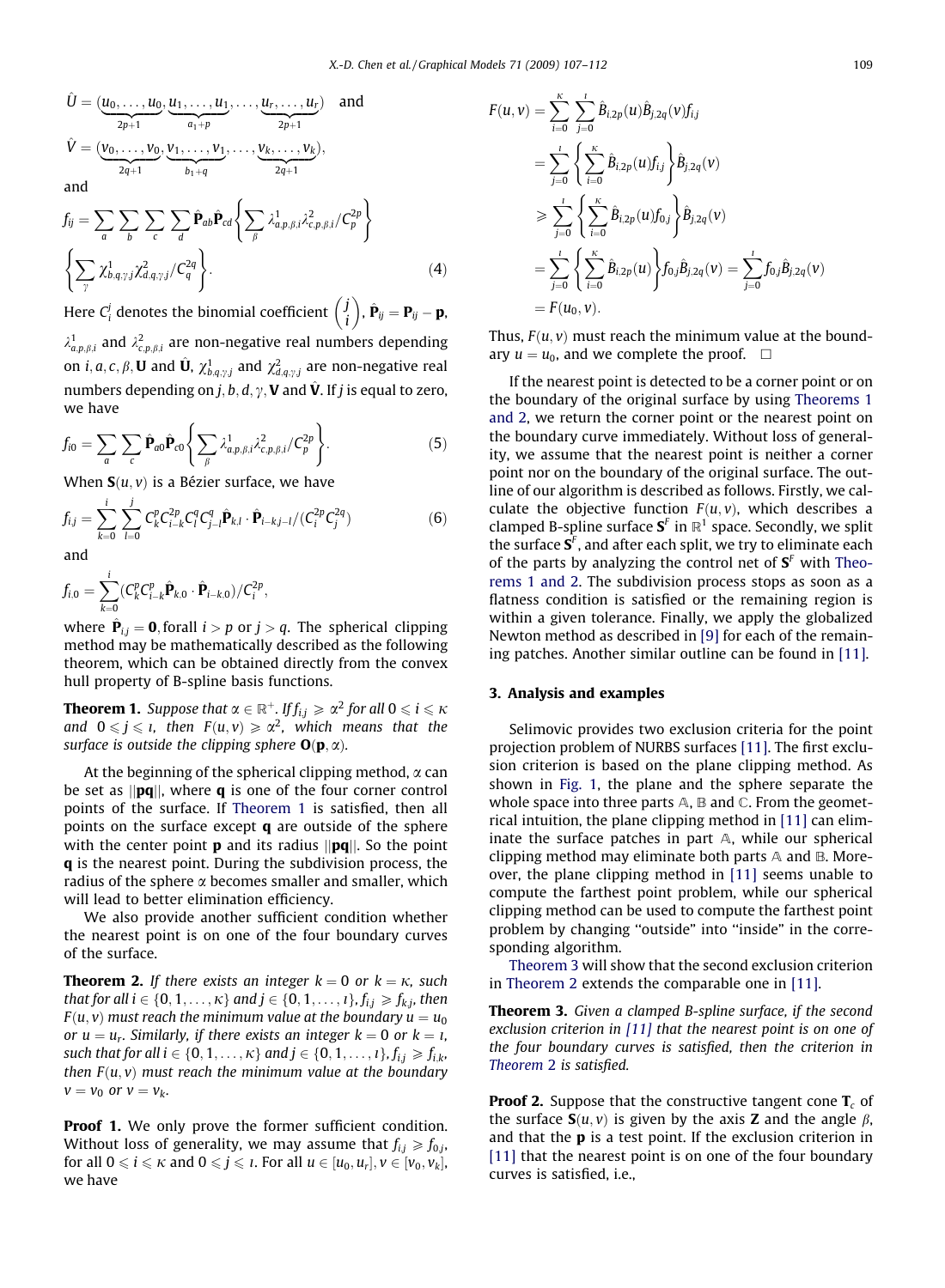$$
\angle(\mathbf{P}_{i,0}-\mathbf{p},\mathbf{Z}) < \pi/2 - \beta, \quad \text{for all } 0 \leqslant i \leqslant n,\tag{7}
$$

we will prove that  $f_{i,0} \leq f_{i,j}$  for all *i* and *j*, which is the criterion in Theorem 2. From Eq. (7), any angle between two vectors in  $T_c$  is less than  $\pi/2$ . The direction vector  $\overrightarrow{\mathbf{P}_{i,k}\mathbf{P}_{i,k+1}}$  is in the tangent cone  $\mathbf{T}_c$ , so we have

$$
(\mathbf{P}_{i,k+1} - \mathbf{P}_{i,k}) \cdot (\mathbf{P}_{j,l+1} - \mathbf{P}_{j,l}) \geq 0. \tag{8}
$$

Combining with Eqs. (7) and (8), we have

$$
\hat{\mathbf{P}}_{a,b} \cdot \hat{\mathbf{P}}_{c,d} = \left\{ \hat{\mathbf{P}}_{a,0} + \sum_{k=1}^{b} (\mathbf{P}_{a,k} - \mathbf{P}_{a,k-1}) \right\}
$$

$$
\cdot \left\{ \hat{\mathbf{P}}_{c,0} + \sum_{h=1}^{d} (\mathbf{P}_{c,h} - \mathbf{P}_{c,h-1}) \right\}
$$

$$
\geqslant \hat{\mathbf{P}}_{a,0} \cdot \hat{\mathbf{P}}_{c,0}.
$$

Since  $1 = \sum_b B_{b,q}(v)$  and  $1 = \sum_j \hat{B}_{j,2q}(v)$ , we have

$$
\sum_b B_{b,q}(v) \sum_d B_{d,q}(v) = \sum_j \hat{B}_{j,2q}(v).
$$

From the formula (3.2) in [6], we have

$$
\sum_{b} B_{b,q}(v) \sum_{d} B_{d,q}(v) = \sum_{j} \left( \sum_{b} \sum_{d} \left\{ \sum_{\gamma} \chi^{1}_{b,q,\gamma,j} \chi^{2}_{d,q,\gamma,j} / C_{q}^{2q} \right\} \right)
$$

$$
\hat{B}_{j,2q}(v).
$$

Thus, we obtain

$$
\sum_j \hat{B}_{j,2q}(v) = \sum_j \left( \sum_b \sum_d \left\{ \sum_{\gamma} \chi^1_{b,q,\gamma,j} \chi^2_{d,q,\gamma,j} / C_q^{2q} \right\} \right) \hat{B}_{j,2q}(v).
$$

From the linear independent property of the B-spline basis functions, we have

$$
\sum_{b} \sum_{d} \left\{ \sum_{\gamma} \chi^{1}_{b,q,\gamma j} \chi^{2}_{d,q,\gamma j} / C_{q}^{2q} \right\} = 1.
$$
 (9)

Combining with Eqs.  $(4)$ ,  $(5)$  and  $(9)$ , we have

$$
f_{i0} = \sum_{a} \sum_{c} \hat{P}_{a0} \hat{P}_{c0} \left\{ \sum_{\beta} \lambda_{a,p,\beta,i}^{1} \lambda_{c,p,\beta,i}^{2} / C_{p}^{2p} \right\}
$$
  
\n
$$
= \sum_{a} \sum_{c} \hat{P}_{a0} \hat{P}_{c0} \left\{ \sum_{\beta} \lambda_{a,p,\beta,i}^{1} \lambda_{c,p,\beta,i}^{2} / C_{p}^{2p} \right\}
$$
  
\n
$$
\times \sum_{b} \sum_{d} \left\{ \sum_{\gamma} \chi_{b,q,\gamma,j}^{1} \chi_{d,q,\gamma,j}^{2} / C_{q}^{2q} \right\}
$$
  
\n
$$
= \sum_{a} \sum_{b} \sum_{c} \sum_{d} \hat{P}_{a0} \hat{P}_{c0} \left\{ \sum_{\beta} \lambda_{a,p,\beta,i}^{1} \lambda_{c,p,\beta,i}^{2} / C_{p}^{2p} \right\}
$$
  
\n
$$
\times \left\{ \sum_{\gamma} \chi_{b,q,\gamma,j\chi_{d,q,\gamma,j}^{2} / C_{q}^{2q} \right\}
$$
  
\n
$$
\times \left\{ \sum_{\gamma} \sum_{b} \sum_{c} \sum_{d} \hat{P}_{ab} \hat{P}_{cd} \left\{ \sum_{\beta} \lambda_{a,p,\beta,i}^{1} \lambda_{c,p,\beta,i}^{2} / C_{p}^{2p} \right\} \right\}
$$
  
\n
$$
\times \left\{ \sum_{\gamma} \chi_{b,q,\gamma,j\chi_{d,q,\gamma,j}^{2} / C_{q}^{2q} \right\}
$$
  
\n
$$
= f_{ij}.
$$

So we complete the proof.  $\Box$ 

Fig. 2 shows two examples. In Fig. 2a, with our spherical clipping method, we can judge that the point  $P_{0,0}$  is the nearest point. But both exclusion criteria of [11] are not satisfied. In Fig. 2b, the shape of the surface is very complicated. After one step of subdivision, one of the two surface patches is outside the sphere  $O(p,||P_{00}p||)$  and can be eliminated by the spherical clipping method, the remaining surface patch is verified to satisfy the exclusion criterion in Theorem 2. However, it can be verified that both exclusion criteria of [11] are not satisfied with both of the two surface patches, and it needs more subdivision steps in the method in [11].

Fig. 3 shows three more examples. The test surfaces in Fig. 3a and b are Bézier surfaces, and Fig. 3c shows a clamped B-spline surface case. The test points are sampled from a d-offset surface of the given surface with a small d. Table 1 shows the corresponding comparison results between the method in [11] and our new method. Both the average subdivision time and the average computation time of the new method are less than those of the method of [11]. Usually, it is very easy to compute  $f_{ij}$  in Eq. (4) for Bézier surfaces by using Formula (6), while it seems to be a bit time-consuming to compute the objective squared distance function in B-spline form for B-spline surfaces.

Fig. 4 shows two examples comparing both efficiency and correctness between the new method and the method in [11]. There are altogether 441 test points sampled from a self-intersected offset surface of the original surface at parameters  $\{(i/20, j/20)\}$ , where  $i, j = 0, \ldots, 20$ . The corresponding results are shown in Table 2. In Table 2,  $T_s$  and  $T_c$  denote the subdivision time and the computation time,  $M_{\text{Selimovic}}$  and  $M_{\text{new}}$  denote the method in [11] and the new method,  $N_i$  denotes the number of the resulting nearest points which are within the tolerance  $10^{-i}$ ,  $i = 3, 4, 5$ , and  $N<sub>2</sub>$  denotes the number of the points which are beyond the tolerance  $10^{-2}$ . As shown in Table 2, all of the resulting nearest points in the new method are within the tolerance 10-5 . While in the method of [11], about 2% points are not within the tolerance  $10^{-5}$ , and some of them are even not within the tolerance  $10^{-2}$ . All these above examples are implemented in Visual C++ on Windows PC with 1.7 G CPU and 1.0 G memory.

### 4. Conclusions

A spherical clipping method on computing the point projection problem for clamped B-spline surfaces is presented. Compared with the root-finding method, the new method can geometrically eliminate most of the roots not mapping to the nearest point. Compared with the geometrical method in [11], as shown from geometrical intuition, our spherical clipping method is able to eliminate more surface patches than the plane clipping method of [11]. The new exclusion criterion in Theorem 2 is proved to extend the comparable one in [11]. Examples are also shown to illustrate efficiency of the new method. Our future work will be to extend the new method to the point projection problem for rational B-spline surfaces.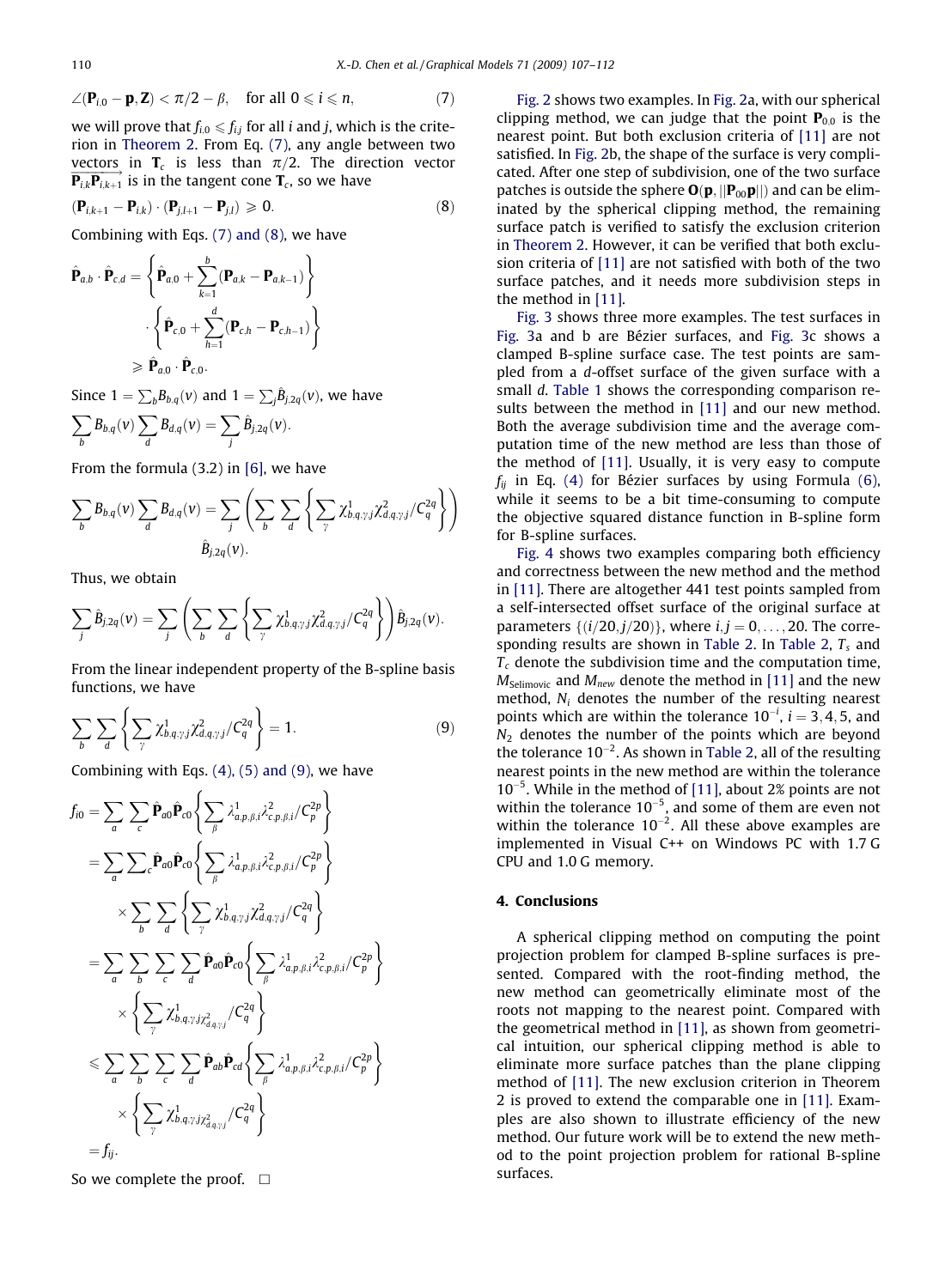

Fig. 2. Example showing the efficiency of the exclusion criteria for B-spline surfaces.



Fig. 3. Tested surfaces: (a) a Bézier surface, (b) a Bézier surface, (c) a B-spline surface.



Fig. 4. Examples for illustrating both efficiency and correctness.